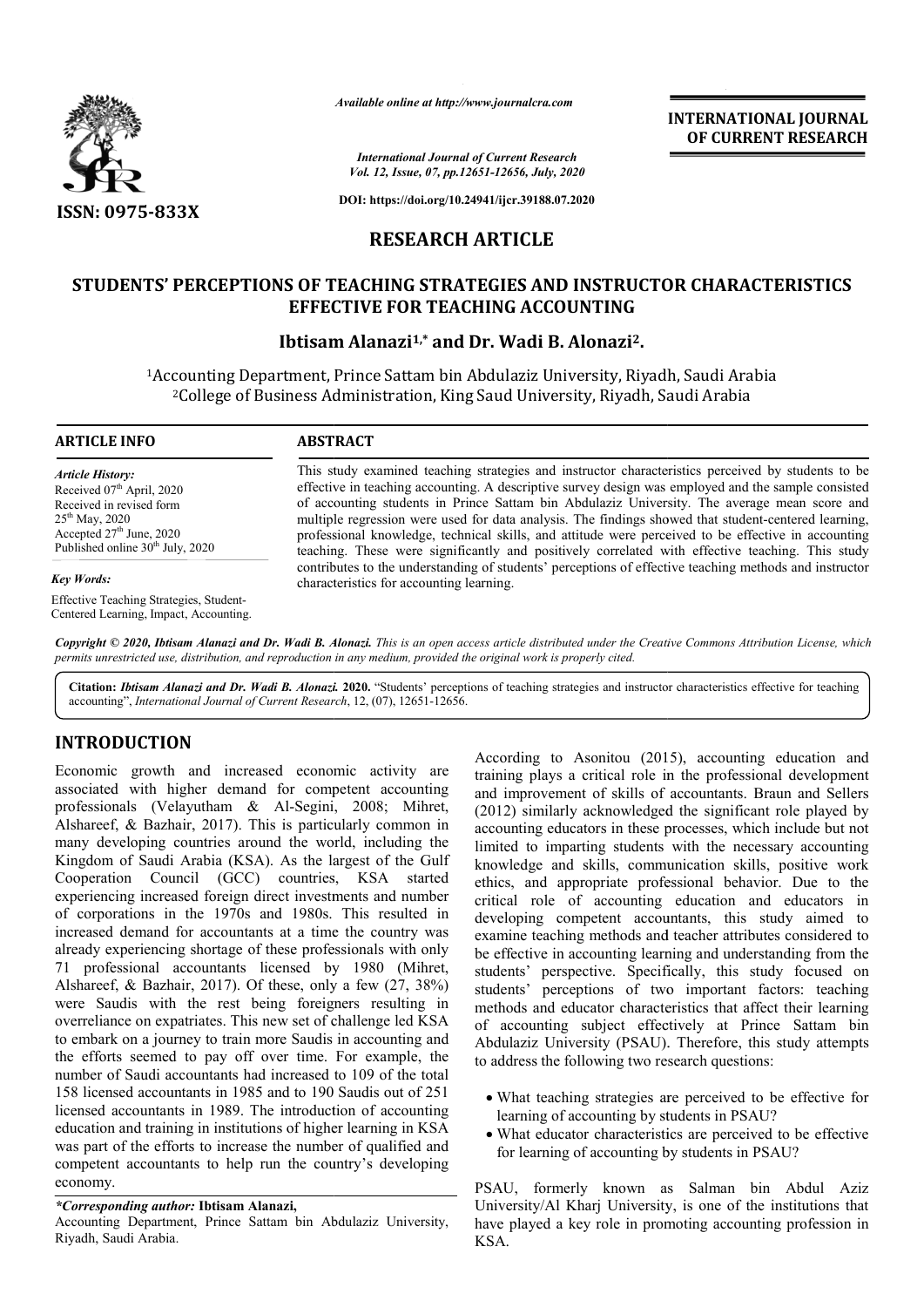The University has been running an accounting program since its formation in 2008 and it aims to develop dynamic, highquality, and competent accounting professionals to help in meeting the Saudi and international labor market requirements through teaching, research and community partnerships, and also maintaining a good reputation of the department in the society. In order to ensure quality standards of its programs in terms of course structure, curriculum and duration, the University through its Accounting Department in School of Business is associated with various professional bodies including Saudi Organization for Certified Public Accountants (SOCPA) and the Institute of Internal Auditors Saudi Arabia (IIA). Despite PSAU and other institutions contributing to the growing demand of qualified accountants through provision of accounting education, there has been a sharp focus in accounting training offered in these institutions with increasing evidence of huge gap between accounting education and accounting practice (Fatima, Ahmad, Nor, & Megat, 2007; Srdar, 2017; Mallak & Ali, 2018). According to Mallak and Ali (2018), there is a mismatch between accounting practice and accounting education evidenced by high number of accounting graduates lacking critical skills, such as intellectual, personal, interpersonal, and communication skills as well as organizational, business management, and ethics. Furthermore, graduates' level of competence has been reported to be lower than the expected by the students, graduates, educators and employers. This expectation-performance gap in the skills of graduates and needs of employers suggests that the accounting education is not producing graduates with the competencies needed at workplaces that adversely affect economic development in KSA and beyond its borders. Just like other countries, Saudi Arabia also has a low employability of accounting students despite Senan (2019) finding that most students, faculty and accounting practitioners had a feeling that accounting education was capable of meeting the unique requirements of Saudi labor market. These shortcomings are compounded by the fact that accounting is a complex system with various components, including education, profession, enterprise, government and national accounting (Al-Rehaily, 1992).

In order to address these challenges, there is a need to impart the learners with the appropriate skills necessary for accomplishing the actual work. Therefore, the findings of this study are hoped to help the stakeholders in accounting education, including the lecturers, accounting departments, and academic researchers to better understand the needs of students and improve learning process. The study will also identify the appropriate teaching methods and teacher attributes for effective teaching of accounting thus informing the training of accounting educators. Lastly, due to the dearth in published literature in this area, this study makes significant contributions to the existing literature on students' perceptions of effective teaching methods and instructor characteristics for accounting learning in KSA and other similar settings.

## **Research objectives**

## **To answer the above research questions, this study aims to achieve the following objectives:**

 To identify the effect of teaching methods on effective learning and understanding of accounting subject by students.

- To identify the effect of educator characteristics on effective learning and understanding of accounting subject by students.
- To provide insights into teaching strategies and educator characteristics effective in improving learning and understanding process in accounting students.

#### **Literature Review and Hypotheses**

**Teaching Methods:** In addition to teacher characteristics, teaching strategy is a critical factor that affect student's learning process. Jalbani (2014) noted that a teaching strategy affects delivery of course contents to students; thus, significantly impacting their academic performance and learning outcomes. By definition, teaching strategy could be defined as an efficient way in which a teacher helps students to acquire knowledge and develop intellectual capacities, abilities, skills, feelings and emotions (Oprea, 2007). In this way, it is a mix of complex methods, techniques, means, and ways of organizing teaching activities that complement each other to achieve a desired learning outcome.

Effective teaching strategies have been reported to be important in the study and teaching of complex subjects, such as accounting which is a widely accepted concept due to its relevance in social and economic spheres (Al-Rehaily, 1992). Although there are several teaching methods, they can be categorized into two main groups, namely teacher-centered and student-centered. The teacher-centered method is a traditional form of teaching that involves transmission of knowledge and information through usual form of lectures and discussions. According to Sava (2016), it is the mostly used approach to teaching many subjects, including accounting. Emaliana (2017) also observed that in this method, the teacher is in charge of the learning process with all the students' focus placed on him as he does all the talking and the latter listen. As such, it is a passive learning that mainly focuses on what should be taught or delivered to students by the teacher.

Conversely, student-centered method is active learning approach that allows students to participate in the learning process by sharing their thoughts, collaborating with the teacher and each other, and participating in making critical classroom decisions (Emaliana, 2017). This provides opportunities for students to listen, talk, read, write, and reflect on the contents, ideas, issues, and concerns of the taught subject. Thus, student-oriented approach tends to improve the self-confidence and critical thinking of the students to fully understand the terminology and fundamentals of accounting (Sava, 2016). Furthermore, Jalbani (2014) posited that studentcentered is an effective and part of quality teaching that supports student learning by focusing on the needs, abilities and interests of the students. Several teaching strategies that promote active learning have been reported to be effective in the study and teaching of accounting. The use of interactive methods, such as "The six thinking hats" of Edward de Bono (De Bono, 2017) and cube method (Cowan & Cowan, 1980) is part of active learning that focuses on what the student should be able to do. According to Sava (2016), these are modern and alternative ways of stimulating and improving teaching and learning of the accounting process by favoring the interchange of ideas, experiences and knowledge. Thus, interactive methods are associated with several benefits that include but not limited to creating habits by facilitating learning at one's own pace and stimulating cooperation rather than competition.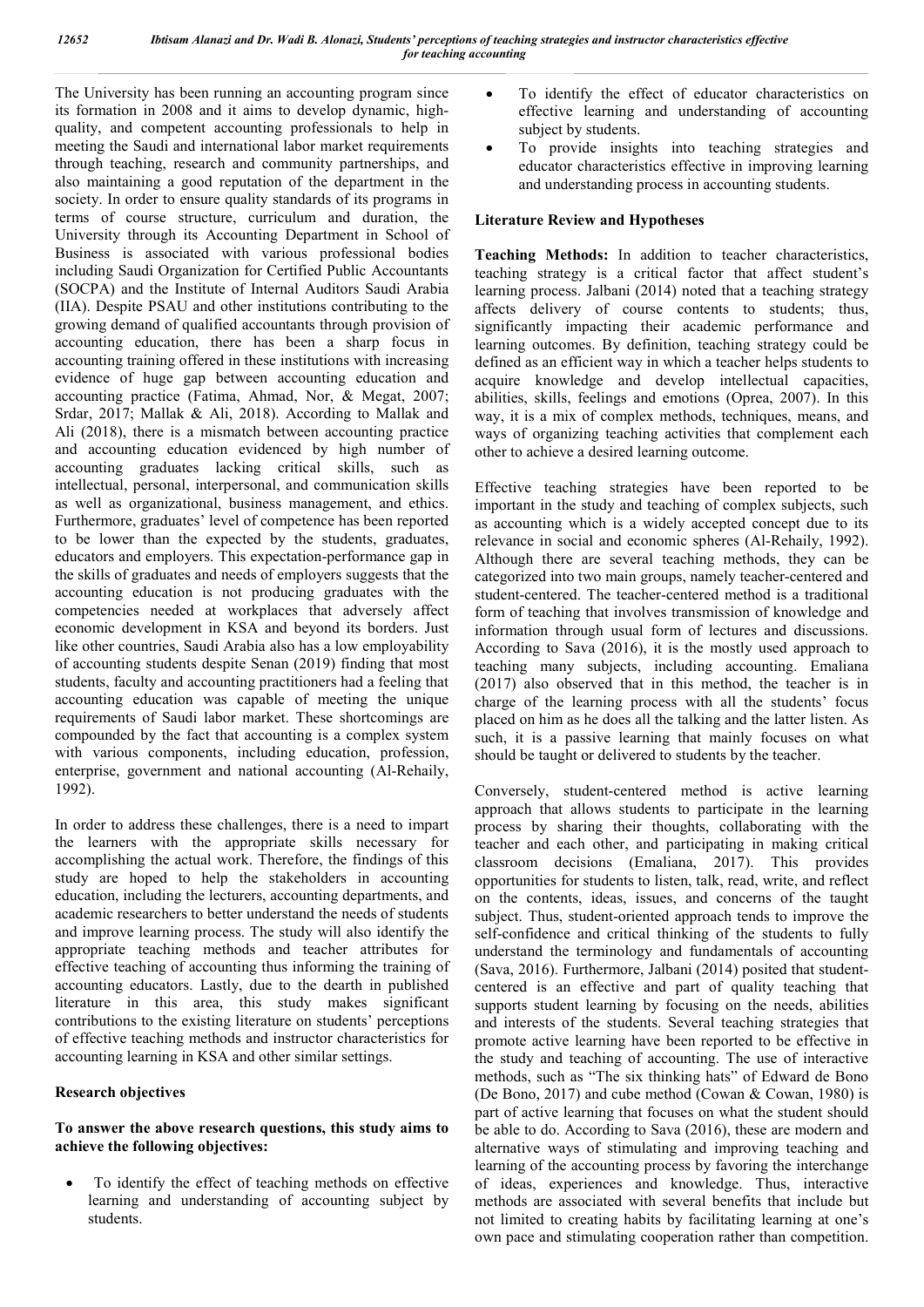They are also attractive and can be approached from the point of view of different learning styles.

While examining the students' perceptions of effective teaching methods in two universities in Malaysia, Fatima et al. (2007) identified that students perceived student-centered approach as the most effective teaching method. This included using real world examples, visual aids for teaching, films/videotapes, texts, instructor experiences and observations, out of class case studies, and outside group assignments as well as having students listen passively and participate in conducting class lectures. A study in the United States by Nichols (2018) also showed that the teaching methodology involving a classroom debate, written individual assignments, and team presentations was effective in improving student's success in terms of creativity, persuasion, oral communication, and marketing skills. The American Institute of Certified Public Accountants (AICPA) also listed enhanced (modified) lecture, questioning and discussion, problem-based learning (cases), group learning and fieldworkservice learning as teaching strategies and techniques that may be used to teach technical content in accounting courses and addressing core competencies or their elements.

Although the shift from teacher-centered to student-centered learning has been perceived as an effective way of teaching accounting subject, some studies have not found significant differences in the impacts on students' academic performance between these two methods. For instance, Hosal‐Akman and Simga‐Mugan (2010) found that there were no significant differences in performance of students in a Turkish University who received student-centered learning and teacher-centered learning approach of financial accounting and managerial accounting courses. Student –centered approach involved students solving assigned problems or cases in groups in class while teacher-centered approach involved the teacher lecturing and solving the problems and cases.

## **Instructor Characteristics**

Instructor's characteristics also appear to play a critical role in students' learning to ensure better outcomes. Ko, Sammons, and Bakkum (2016) noted that effective teachers are educators who match their professional knowledge, experience and pedagogical skills with teaching practices to benefit their students. Previous studies have identified that students perceive instructor's knowledge as an important instructor's characteristic for effective learning (Fatima et al., 2007; Ismail, Jamaludin, Zakaria & Nawi, 2017). These attributes are in line with the five variables of teacher effectiveness postulated by Rosenshine and Furst (1971), including variability, clarity, task-oriented, enthusiasm, and student's opportunity to learn criterion material. Jalbani (2014) also argued that an effective teacher is one who has the passion and understanding of the needs and interests of their students. Similarly, Ismail et al. (2017) identified that teacher's ability to simplify complex concepts to improve students' understanding was perceived as the most important character for effective teaching or high teaching quality. Teacher characteristics associated with effective teaching have also been found to be positively related with students' performance in accounting subjects. In Nigeria, Omotayo (2014) found a positive relationship between two teacher characteristics: qualification and years of experience of the teacher and performance level of the students in Financial Accounting in senior secondary school. Yeboah-Appiagyei, Joseph, and Fentim (2014) also found that professional qualifications of accounting teachers had impact on performance of financial accounting students. Specifically, students taught by professional financial accounting teachers demonstrated better academic performance in financial accounting. Similarly, De Paola (2009) noted that teacher quality in terms of experience and research productivity had a significant influence on students' performance in Business and Economics in an Italian University. It is important to note that more qualities have been identified to contribute to personal and professional development of both teachers and students. These qualities not only enable students to learn, understand and achieve good performance but also enable teachers to achieve educational objectives. Nevertheless, these perceptions are influenced by some factors such as gender, ethnic origin and prior academic performance that must be taken into consideration when interpreting the findings of various studies (Fatima et al., 2007).

**Theoretical framework:** Based on the literature review, this research was based on a modified theoretical framework derived from Bastick's (1999) Three Ability Framework (3AF) and Tootoonchi, Lyons, and Hagen's (2002) effective teaching methods and instructor characteristics to achieve the study objectives. Specifically, this framework helped the researcher to analyze and classify the students' perceptions of teaching methods and lecturer characteristics constituting effective teaching. The proposed framework is presented in Figure 1. From the theoretical framework, teaching methods and lecturer characteristics are the independent variables while effective teaching constitutes the dependent variable. The teaching methods were examined whether they were more teachercentered or student-centered while instructor characteristics were examined in terms of professional knowledge, technical skills, and attitude. On the other hand, the dependent variable was effective teaching attributed to both the teaching methodologies and instructor characteristics.

#### **Hypotheses**

To examine the relationships between students' perceptions of teaching strategies and instructors' characteristics, and effective learning, the following hypotheses were proposed in line with the study objectives:

**H1:** There is a significant relationship between teachercentered learning and effective teaching.

**H2:** There is a significant relationship between studentcentered learning and effective teaching.

**H3:** There is a significant relationship between professional knowledge of the teacher and effective teaching.

**H4:** There is a significant relationship between technical skills of the teacher and effective teaching.

**H5:** There is a significant relationship between attitude of the teacher and effective teaching.

## **RESEARCH METHODOLOGY**

This study employed the cross-sectional, descriptive design. The target participants included all accounting students of PSAU. Data was collected using adapted questionnaire from a study by Tootoonchi, Lyons, and Hagen's (2002) examining perceived effective teaching methods and instructor characteristics by MBA students in a North Carolina University in the U.S. Additional items were added to the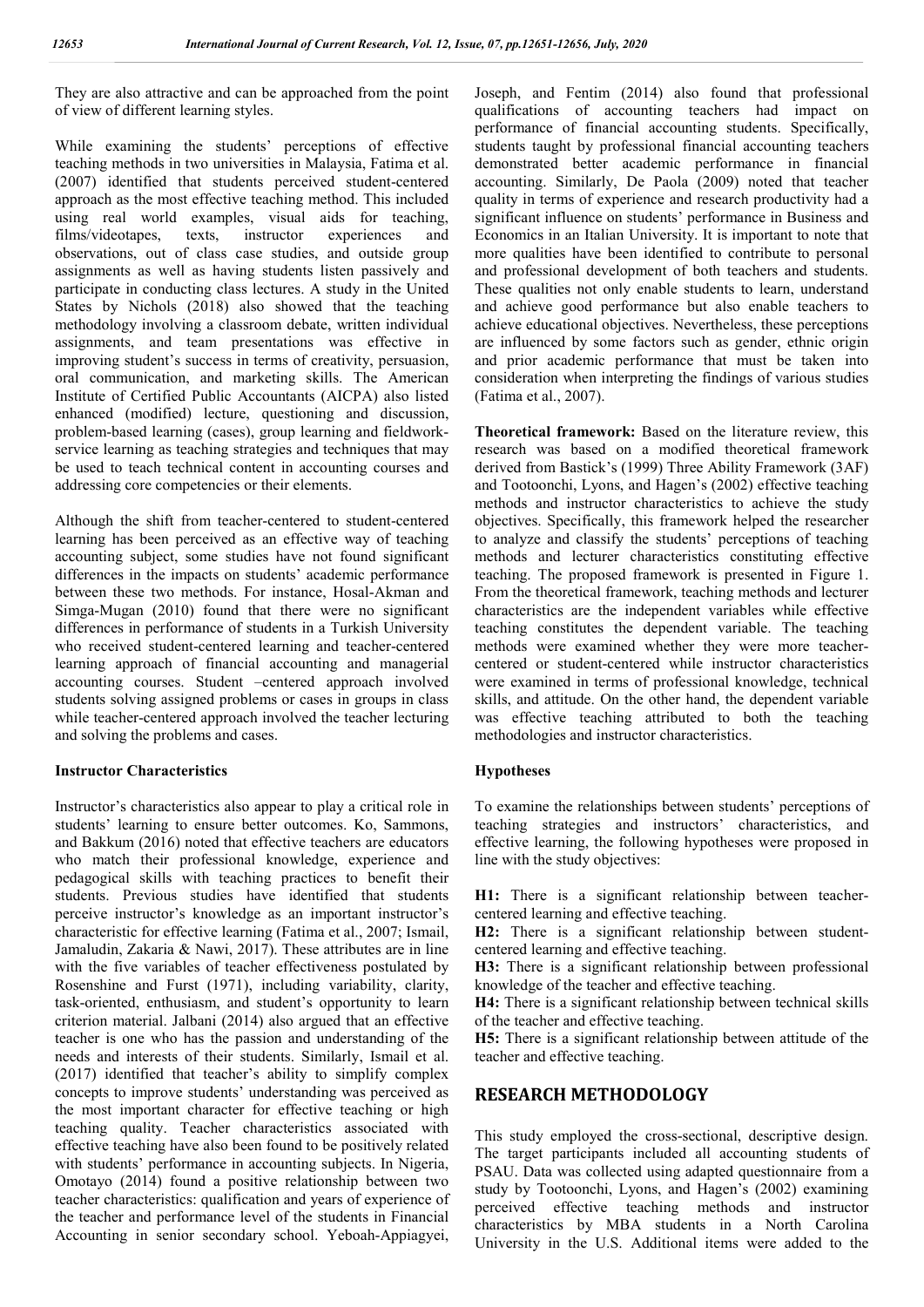original questionnaire to cover a wider range of teaching methods and instructor characteristics based on the findings of literature review. Some of these included pedagogical skills, presentation skills, and ability to provide guidance and advice to students. As such, the final questionnaire had four sections with a total of 20 items: four items for demographic characteristics of the participants, six items for teaching strategies, six items for instructor characteristics and four items for effective teaching. The responses were on a 5-point Likert scale ranging from  $l =$  Strongly Disagree to  $5 =$  Strongly Agree. Before distributing the questionnaires, a pilot study was conducted among 28 students comprising seven in each year of study to verify the tool's validity and reliability. The measures were found to be highly reliable and valid with a good internal consistency demonstrated by Cronbach's alpha of 0.828 and 0.795 for effective teaching methods and instructor characteristics respectively. As such, the researcher proceeded with the distribution of the questionnaire to the participants during the normal class session. Prior permission was obtained from the lecturer at the time of data collection who also helped with coordinating the process.

The researcher provided a brief explanation to the respondents about the purpose of the study and to ensure that they were able to answer the questions correctly. The students were also given opportunity to clarify any issue they did not understand. A total of 151 questionnaires were distributed and the students completed the questionnaires in  $15 - 20$  minutes. Out of this, 143 qualified to be included for analysis. The questionnaires were analyzed using Statistical Packages for Social Sciences (SPSS) with average mean score used to analyze responses and multiple regression analysis used to test the proposed hypotheses to ascertain the relationship between the variables. Ethical approval was obtained from the School of Business.

## **RESULTS AND DISCUSSION**

**Demographic characteristics:** From the analysis, most of the respondents were males comprising more than 50%. These findings suggest that more males prefer accounting subject than female students which could be attributed to the technical nature of the course. First year students also formed the most respondents followed by second, third and fourth years respectively. The highest and least number of students in first and fourth year respectively could be due to student attrition over the course of study. In terms of academic performance, more than half (51.05%) of the respondents had a GPA score of between 2.00 and 2.49, which is  $60\%$  -  $69\%$  suggesting above average performance. The reason for undertaking accounting course varied among the respondents with most citing career prospects. These demographic characteristics of the respondents are presented in Table 1.

**Students' perceptions of teaching methods, instructor characteristics and effective teaching:** The aim of this study was to evaluate perceptions of accounting students in PSAU towards teaching strategies and instructors deemed to be suitable for effective teaching of accounting subject. On an average scale of 1 to 5, the participants' responses on perceptions of teaching methods (teacher-centered teaching and student-centered teaching), instructor characteristics (professional knowledge, technical skills and attitude), and effective teaching had high mean scores of greater than 3.000 as shown in Table 2. These findings suggest that the students were generally satisfied with all the factors contributing to

their learning of accounting. Of the teaching methods, studentcentered approach had a higher mean score (3.768) than teacher-centered learning (3.257) suggesting that students favored teaching methods that promote active learning as opposed to passive one. This finding is consistent with those of previous studies suggesting that students need to be active in class for effective teaching (Jaijairam, 2012; Park, Paik, & Koo, 2019). However, the high agreement levels with both the teacher-centered and student-centered learning suggest that the students are not bothered or not knowledgeable about the learning methods used by the teacher provided they understand the learning concepts. On the other hand, attitude was the most perceived attribute of instructor characteristics with a mean score of 3.992 required for effective learning. Attitude of the teacher appears to play a critical role in effective teaching and subsequent student learning whereby instructors with more positive attitude having greater positive impacts on their students learning process. This was followed by professional knowledge and finally technical skills. The high scores show that accounting instructors at PSAU possess attribute that allow them to deliver an effective teaching. Specifically, the knowledgeable lecturers could provide much information to students that improve their learning process. Technical skills could help to improve learning by solving technical problems that make the students feel more comfortable and develop interest in the accounting subject. These attributes have also been perceived by students to be effective in accounting teaching in previous studies (Helterbran, 2008; Alfraih & Alanezi, 2016; Ismail et al., 2017). Moreover, the high agreement with effective teaching variables suggests that the respondents agreed that lecturers use all the proper methods in lecturing accounting. However, it is important to note that instructor's characteristics were ranked higher than teaching methods as a measure of effective teaching. This highlights the critical role played by teacher attributes in teaching accounting.

**Relationships between the teaching methods, instructor characteristics and effective teaching:** Using a regression model of six variables, the R squared  $(R^2)$  ranged from 14.8% to 67% (see Table 3). All independent variables were significant at 1% and had a positive effect on effective teaching as perceived by accounting students and demonstrated by models 1 to 5. Attitude had the highest significant positive relationships with effective teaching as explained by model 4 with  $R^2 = 57.2$  and  $\beta = 0.781$ . The next variable was studentcentered learning explaining about 40.1% of the effective teaching variance ( $R^2 = 40.1$  and  $\beta = 0.766$ ) in model 2. This was followed by professional knowledge in model 3 ( $R^2 = 38.0$ ) and  $\beta = 0.608$ ) and teacher-centered learning approach in model 1 ( $\mathbb{R}^2$  = 33.4 and  $\beta$  = 0.617). Lastly, technical skills explained about 14.8% of effective teaching variance ( $R^2$  = 14.8 and  $\beta$  = 0.316) in model 5. Although model 6 shows that there is a relationship between effective teaching and all the independent variables, only four, including student-centered learning approach, professional knowledge, attitude and technical skills had a significant relationship with effective teaching. The results show that the teaching strategy of student-centered learning and teacher characteristics (professional knowledge, technical skills and attitude) have a significant and positive correlation with effective teaching. As argued by Sava (2016), these are both personal and organizational oriented factors that can influence teaching by promoting creativity and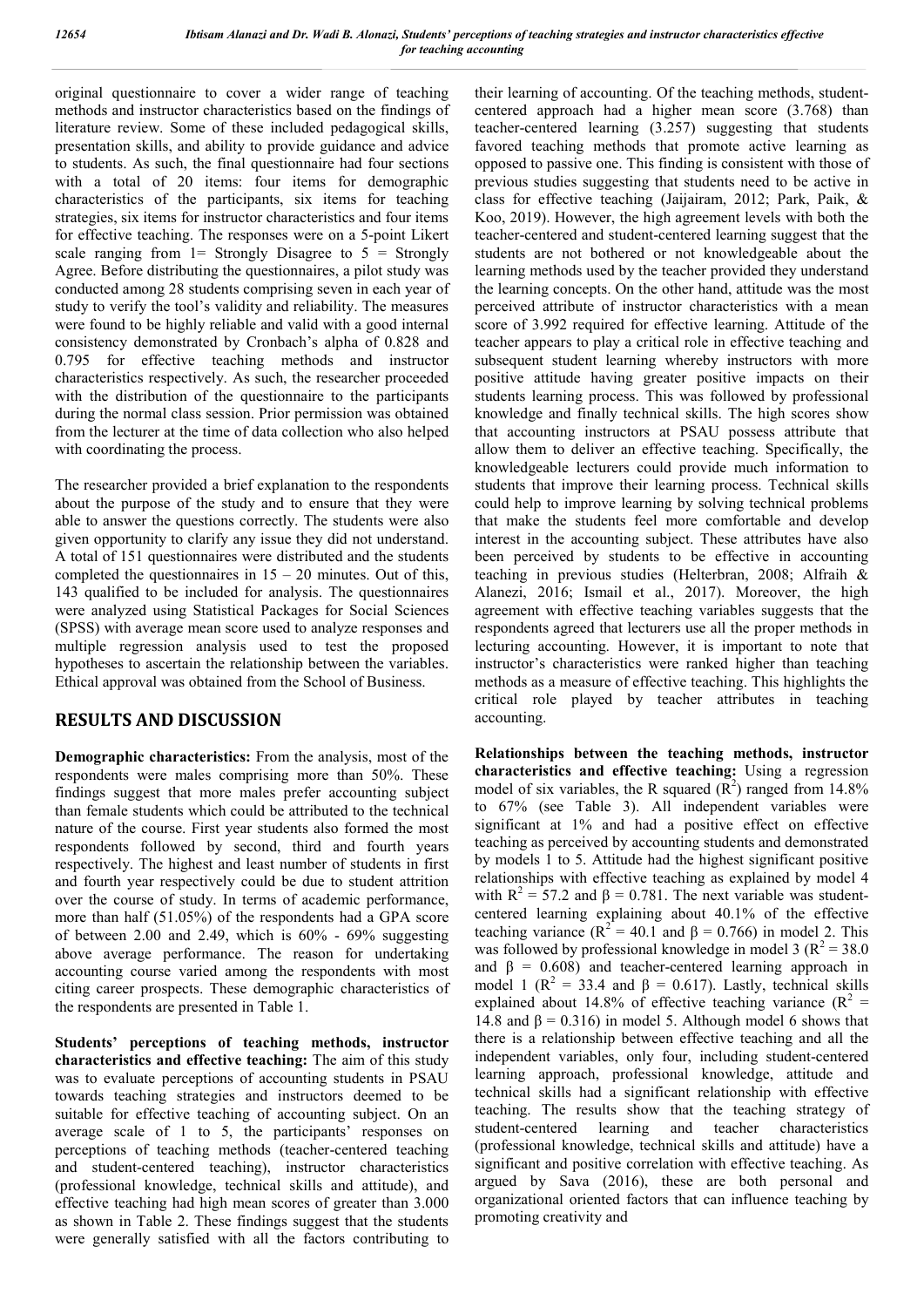

**Figure 1: Theoretical Framework (Bastick, 1999; Tootoonchi, Lyons, & Hagen, 2002)**

**Table 1: Demographic characteristics of the respondents**

| Demographic characteristics of the participants | Frequency(N)                | Percentage $(\% )$ |              |
|-------------------------------------------------|-----------------------------|--------------------|--------------|
| Gender                                          | Female                      | 65                 | 45.45        |
|                                                 | Male                        | 78                 | 54.55        |
| Year of Study                                   | $1st$ Year                  | 41                 | 28.67        |
|                                                 | $2nd$ Year                  | 34                 | 23.78        |
|                                                 | $3rd$ Year                  | 38                 | 26.57        |
|                                                 | $4th$ Year                  | 30                 | 20.98        |
| Current GPA                                     | $\leq$ 1 ( $\leq$ 60%)      | 19                 | 13.29        |
|                                                 | $2.00 - 2.49(60\% - 69\%)$  | 73                 | 51.05        |
|                                                 | $3.00 - 3.49(70\% - 79\%)$  | 48                 | 33.57        |
|                                                 | $4.00 - 4.49(80\% - 89\%)$  | 3                  | 2.09         |
|                                                 | $4.75 - 5.00(90\% - 100\%)$ | $\mathbf{0}$       | $\mathbf{0}$ |
| Reason for Studying Accounting                  | <b>Career Prospects</b>     | 64                 | 44.76        |
|                                                 | Self Interest               | 50                 | 34.97        |
|                                                 | Family's Influence          | 14                 | 9.79         |
|                                                 | Friend's Influence          | 9                  | 6.29         |
|                                                 | Others                      | 6                  | 4.20         |

#### **Table 2: Mean of responses**

| Variable                  | Mean  | <b>Standard Deviation</b> | Agree/Strongly Agree |
|---------------------------|-------|---------------------------|----------------------|
| Teacher-centered learning | 3.257 | 0.391                     | 63.02%               |
| Student-centered learning | 3.768 | 0.443                     | 69.18%               |
| Professional knowledge    | 3.854 | 0.459                     | 71.27%               |
| Technical skills          | 3.817 | 0.454                     | 71.68%               |
| Attitude                  | 3.992 | 0.468                     | 77.05%               |
| <b>Effective Teaching</b> | 3.510 | 0.427                     | 66.20%               |

**Table 3. Multiple regression analysis results**

| Model   | Constant         |                     | Coefficient Correlation  |                      |                      |                     | $R^2$ |
|---------|------------------|---------------------|--------------------------|----------------------|----------------------|---------------------|-------|
|         | A                | $\beta_1 X_1$       | $\beta_2 X_2$            | $\beta_3 X_3$        | $\beta_4 X_4$        | $\beta_5 X_5$       |       |
| Model 1 | 1.184<br>(0.001) | 0.617<br>$(0.000)*$ | -                        | ۰                    | ۰                    | ۰                   | 0.334 |
| Model 2 | 1.018<br>(0.001) |                     | 0.766<br>$(0.000)*$      | ۰                    | -                    | ۰                   | 0.401 |
| Model 3 | 1.355<br>(0.000) | -                   | $\overline{\phantom{a}}$ | 0.608<br>$(0.000)*$  | ۰                    | ۰                   | 0.380 |
| Model 4 | 0.813<br>(0.001) |                     |                          | -                    | 0.781<br>$(0.000)*$  | ۰                   | 0.572 |
| Model 5 | 2.681<br>(0.000) |                     | ۰                        |                      |                      | 0.316<br>$(0.000)*$ | 0.148 |
| Model 6 | 0.347<br>(0.208) | 0.024<br>(0.791)    | 0.375<br>$(0.002)*$      | 0.218<br>$(0.014)$ * | 0.168<br>$(0.021)$ * | 0.321<br>$(0.000)*$ | 0.670 |

innovative thinking that is required in accounting education and profession to make it more competitive.

#### **Summary and Conclusion**

This study demonstrated that teaching strategy and teacher's characteristics play a vital role in student learning of accounting course. Whereas effective teaching strategy helps to meet the needs of the students, instructors' characteristics could provide the much highly needed impetus required to deliver the course contents.

Therefore, this study shows that accounting teaching should move from the traditional teacher-centered method involving class lectures and other activities all spearheaded by the teacher to student-centered learning that is more active and involves students taking charge of the learning process through debate and decision-making. This approach not only increases students' interest in learning but also promote their development of decision-making, problem-solving and higherorder thinking skills. Although this study highlights very important findings of this study, they should be interpreted in light of these two limitations. First, it involved few participants